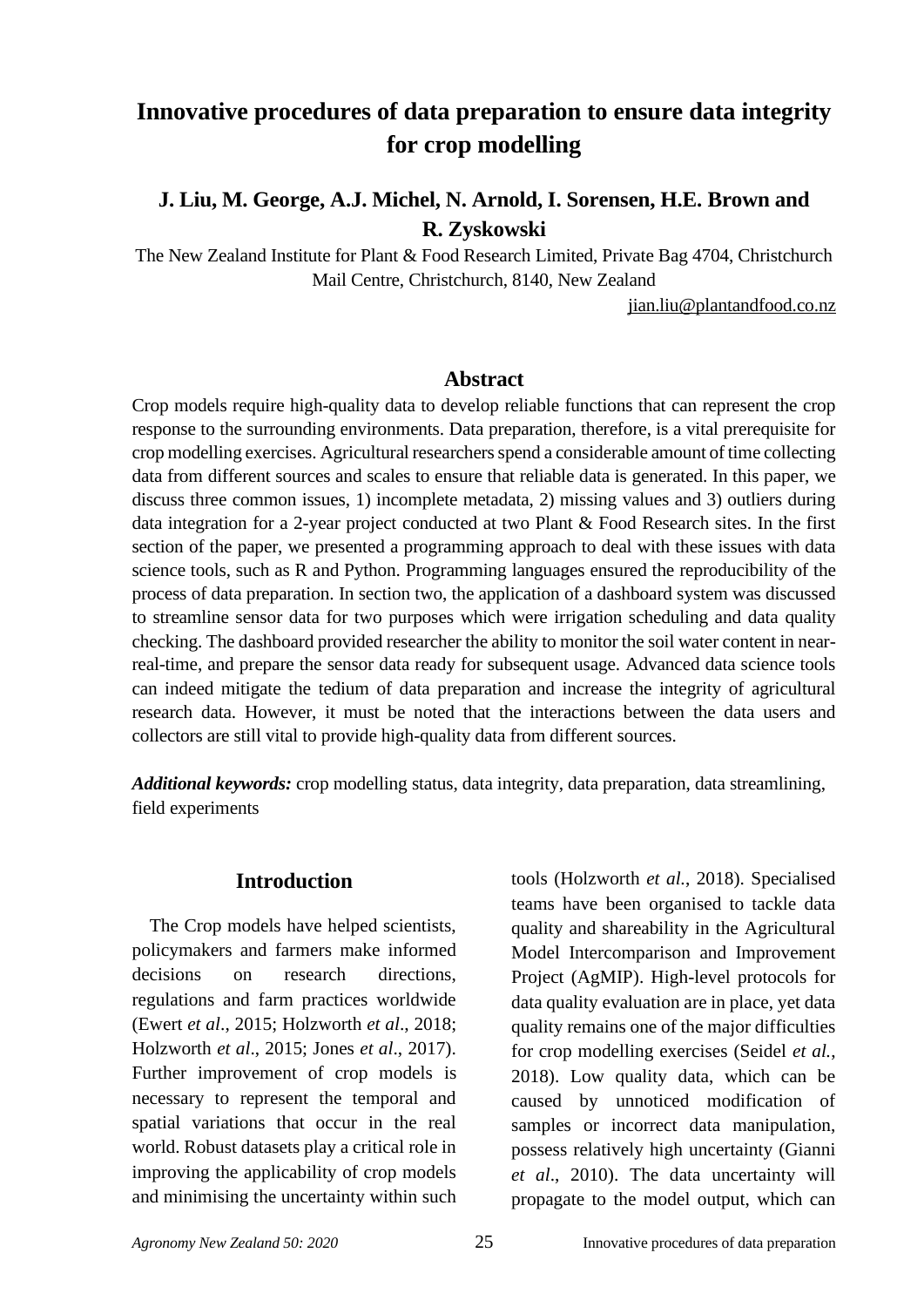reduce the model accuracy and usefulness (Mannschatz & Dietrich, 2017). The complexity of data preparation increases when there are various data sources over multiple experimental sites, which also requires considerable amounts of time to verify the integrity of the data for model development (Brown *et al.*, 2018).

Datasets obtained from different sources tend to vary in different ways (Wickham & Grolemund, 2017). Depending on individual experience, the preparation may involve multiple stages such as error checking, variable aggregation and exploratory data analysis. Data integrity can be jeopardised when there are several manual processes without a standardised protocol. Nevertheless, efforts have been made to generalise data preparation for statistical analysis. Zuur *et al.* (2010) reported a detailed checklist for data exploration to avoid common statistical issues in the ecological field. The checklist standardised visual tools that can aid data preparation, although these tools are orientated towards statistical science and could be challenging to use for junior researchers who have limited statistical background. A project-oriented procedure could shed some light on data preparation for modelling practices in respect to the FAIR (Findable, Accessible, Interoperable and Reusable) data principles (Wilkinson *et al.*, 2016).

Model development and validation generally requires data from three aspects: 1) local climate; 2) crop and management; 3) soil (Kersebaum *et al*., 2015). The complete dataset consists of these three aspects, therefore, can have uncertainties from two levels. First, each aspect has random errors stemmed from equipment, sampling protocols or other unnoticeable reasons (Gianni *et al*., 2010). Secondly, integrated data are incomplete or lost track of which data are up-to-date due to inconsistent practices of data manipulation during preparation, which can cause incorrect interpretation and model structure. We will focus on addressing the second level in this paper because it is the most cost-effective approach to evaluate and collate existing data for model development.

This paper aims to: 1) document the procedure we adapted to integrate data obtained from different sources; 2) explore the solutions for fast-tracking the identification of sources of errors; 3) attempt to standardise the data preparation of field data for crop modelling exercises. We hope these efforts can help to improve the efficiency and accuracy of data preparation for crop modelling exercises carried out researchers. There are two sections after a brief description of the project in this paper. Section One describes the potential causes of three common issues in the dataset with practical solutions. Section Two introduces an example: using a dashboard to facilitate data preparation via advanced visualisation in near real-time for sensor data.

# **Brief description of the project**

A two-year project (2018-2020) was conducted at the Plant and Food Research sites in Havelock North (39°39'13.4'' S, 176°51'35.8'' E) and Lincoln (43°37'28.5"S, 172°28'03.5"E) (Table 1). The project aim was to investigate the effect of agronomic practices on pea yield and pea protein composition. The main factors were cultivar, sowing date and fertiliser application rate. Two identical field experiments were conducted in the first year, one at each site. The same sampling protocol was followed to collect phenology and biomass data fortnightly. In the second year, two different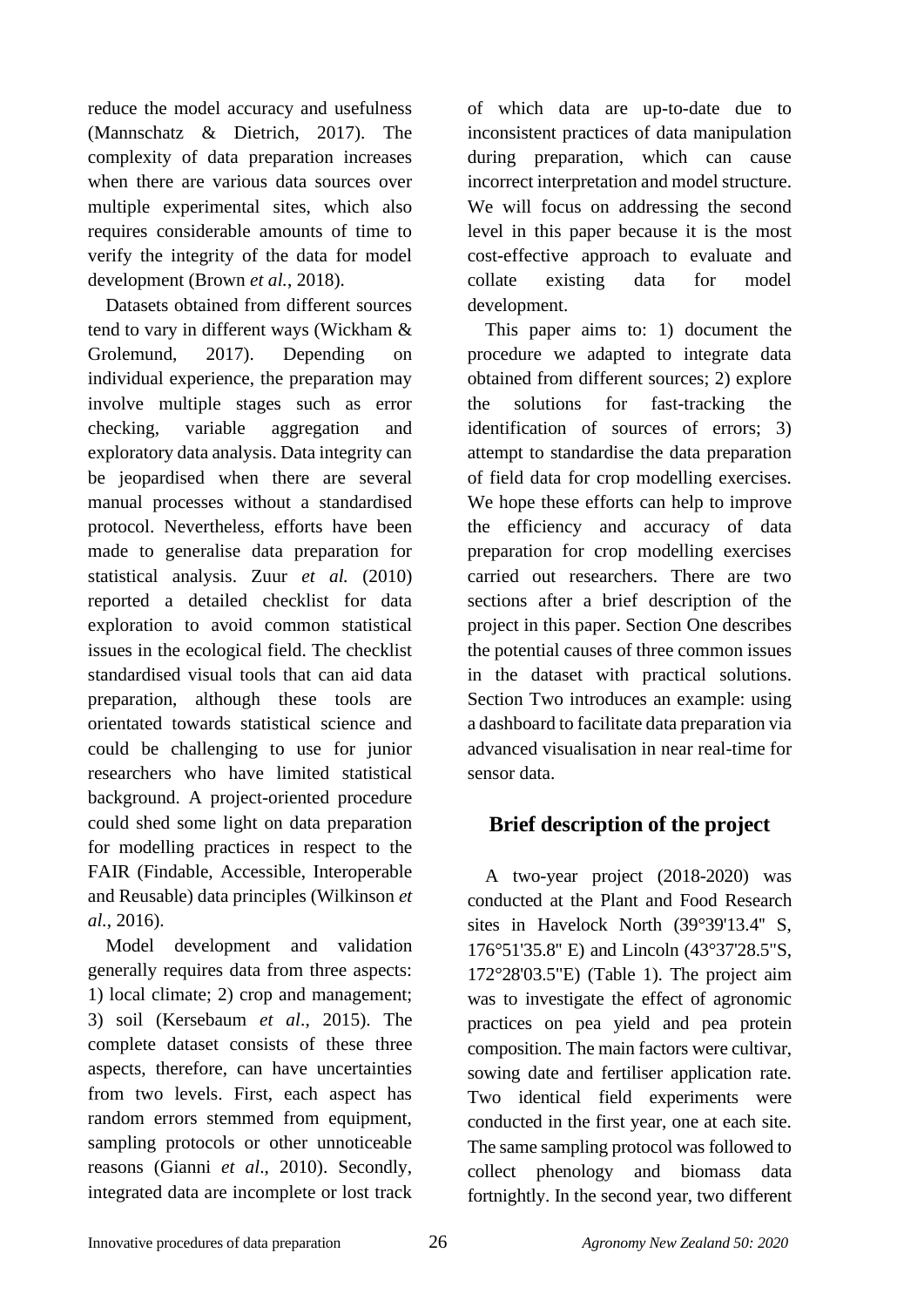field experiments were set up at each site. The experiment at the Havelock North site aimed to test the consistency of the findings from the first year with less frequent measurements. The experiment at the Lincoln site was set up in the rain-out shelter facility (Michel *et al.*, 2015). An auto logging system was set up in this facility to monitor the soil water content (SWC), with data recorded every 15 mins. The data were used to schedule the irrigation requirements of the different treatments and for subsequent water balance analysis during modelling activities.

|  | Table 1: Key information about the experiments. |  |  |
|--|-------------------------------------------------|--|--|
|--|-------------------------------------------------|--|--|

| Experiment<br>ID | Year    | Location          | Key<br>Measurements                  | Frequency                                                                                                                                                                                                                                                                     |
|------------------|---------|-------------------|--------------------------------------|-------------------------------------------------------------------------------------------------------------------------------------------------------------------------------------------------------------------------------------------------------------------------------|
| 1                | 2018/19 | Havelock<br>North | biomass<br>phenology*                | fortnightly and final yield<br>assessment                                                                                                                                                                                                                                     |
| $\overline{2}$   | 2018/19 | Lincoln           | biomass<br>phenology*                | fortnightly and final yield<br>assessment                                                                                                                                                                                                                                     |
| 3                | 2019/20 | Havelock<br>North | biomass<br>phenology*                | inter-season phenology<br>development and final yield<br>assessment                                                                                                                                                                                                           |
| 4                | 2019/20 | Lincoln           | biomass<br>phenology*<br>sensor data | Seven biomass and phenology<br>measurements at key development<br>stages<br>15 mins interval logging for soil<br>water content (TDR); 10 mins<br>interval logging for all the other<br>sensors (soil temperature, canopy<br>cover, canopy temperature,<br>canopy reflectance) |

*\*Phenology in this study consists of branch, node and leaf number, and flowering time.*

R (R Core Team, 2019) was the main software used to develop a procedure of data preparation, via a tool package called Rmarkdown (Allaire *et al.*, 2019). Python and Grafana were the tools used to develop the dashboard. Data were stored and transmitted by two database libraries SQLite and PostgreSQL.

# **Section One**

#### **The importance of metadata**

The first challenge was the inconsistency of variable names within and across experimental sites. There were three specific issues identified with the variable names: 1) multiple variable names for the same plant trait; 2) a mismatch of variable names across different sites and; 3) the inconsistency of variable names presented in the data life cycle (from field data to downstream analysis). The first two issues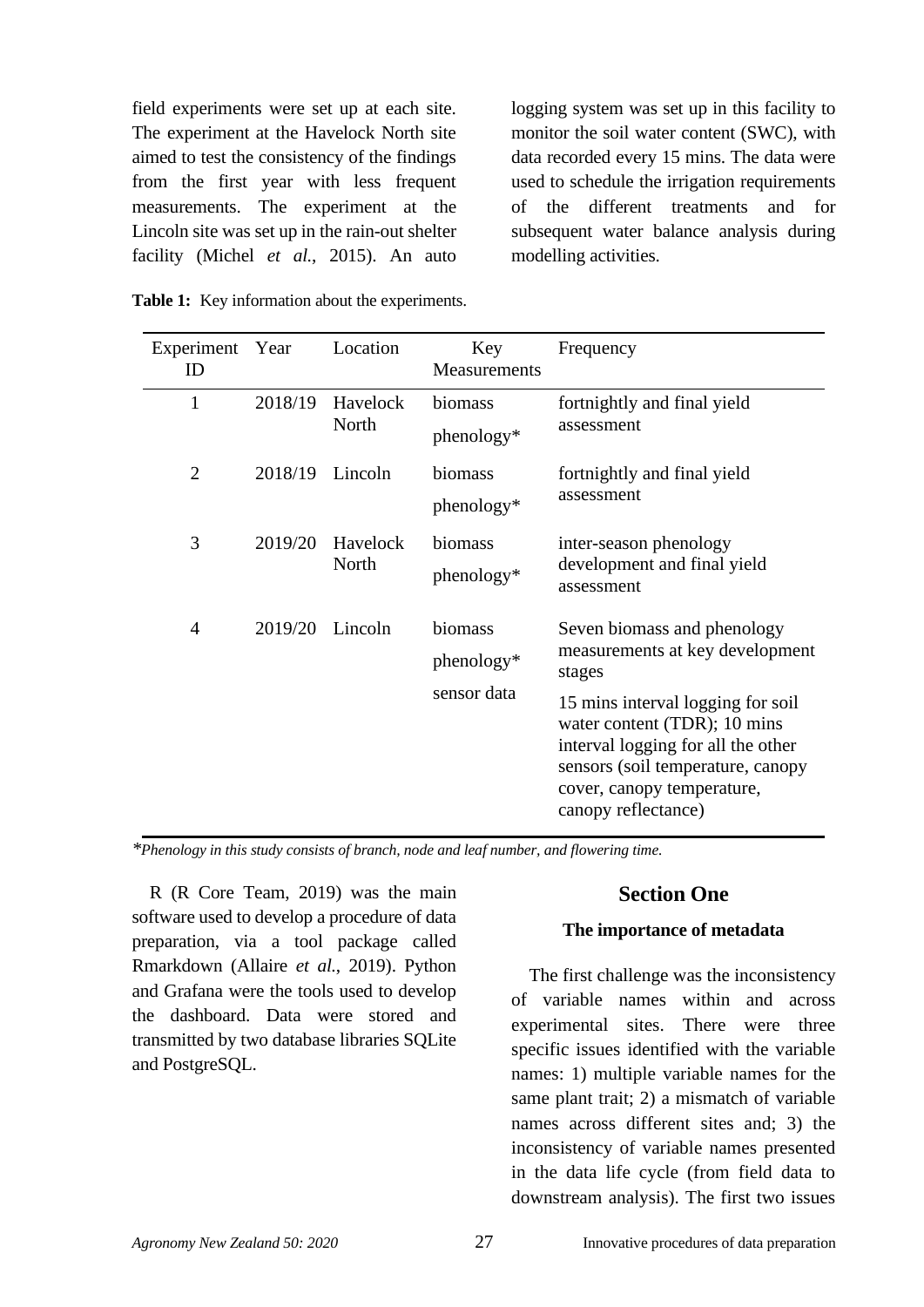were caused for various reasons. Sudden changes in plant development made it necessary to create new variables to record the changes. For example, pea grains sprouted while still in the mother plants, whereas we expected dormancy in the pea grains. The last issue was due to the naming conventions for crop models which usually differ from the variable names that researchers use for field data collection, further complicated by their individual preferences.

The reusability of the data increases by eliminating these issues. One possible approach adopted here was to communicate with team members and identify the causes of issues to form well-documented metadata. Generally, the metadata should contain

sufficient information which can empower a second researcher to visualise the experiment and understand the meaning of variables. Table 2 provides an example of the tabular metadata used in this study. There were four critical parts including name, description, units and equation. Abbreviations were used for field data collection, while more informative variable names were used for the calculated variables. Each variable requires a minimum description of the name, meanings and possible methods if applicable. Units are for reporting the data on different scales. Equations are crucial for calculated variables since equations reflect the dependence of particular variables.

| Name                 | Description                                                                                  | Units                            | Equation  |
|----------------------|----------------------------------------------------------------------------------------------|----------------------------------|-----------|
| Date                 | The date for trait measurement                                                               | NA                               | <b>NA</b> |
| Treatment            | 3 cultivars: A, B and C                                                                      | NA                               | <b>NA</b> |
|                      | 3 sowing dates: 5-Oct-18, 26-<br>Oct-18 and 16-Nov-18                                        |                                  |           |
| <b>HA</b>            | for<br>each<br><b>Harvest</b><br>area<br>measurement. Quadrats of 0.5<br>$m2$ were used      | m <sup>2</sup>                   | <b>NA</b> |
| <b>TFW</b>           | Total fresh weight of plant<br>sample in the harvest area.<br>Machinery cut to ground level. | g                                | <b>NA</b> |
| Total_Fresh<br>Yield | The total fresh yield calculated<br>from specific treatment plot                             | kg/ha                            | TFW/Ha*10 |
| <b>VWC</b>           | Volumetric water content in a<br>layer (100 mm thickness) in the<br>designated plot.         | mm <sup>3</sup> /mm <sup>3</sup> | <b>NA</b> |
| <b>SWC</b>           | Soil<br>water<br>content<br>in<br>a<br>designated plot                                       | mm                               | VWC*100   |

**Table 2:** An example of metadata for agricultural field experiments.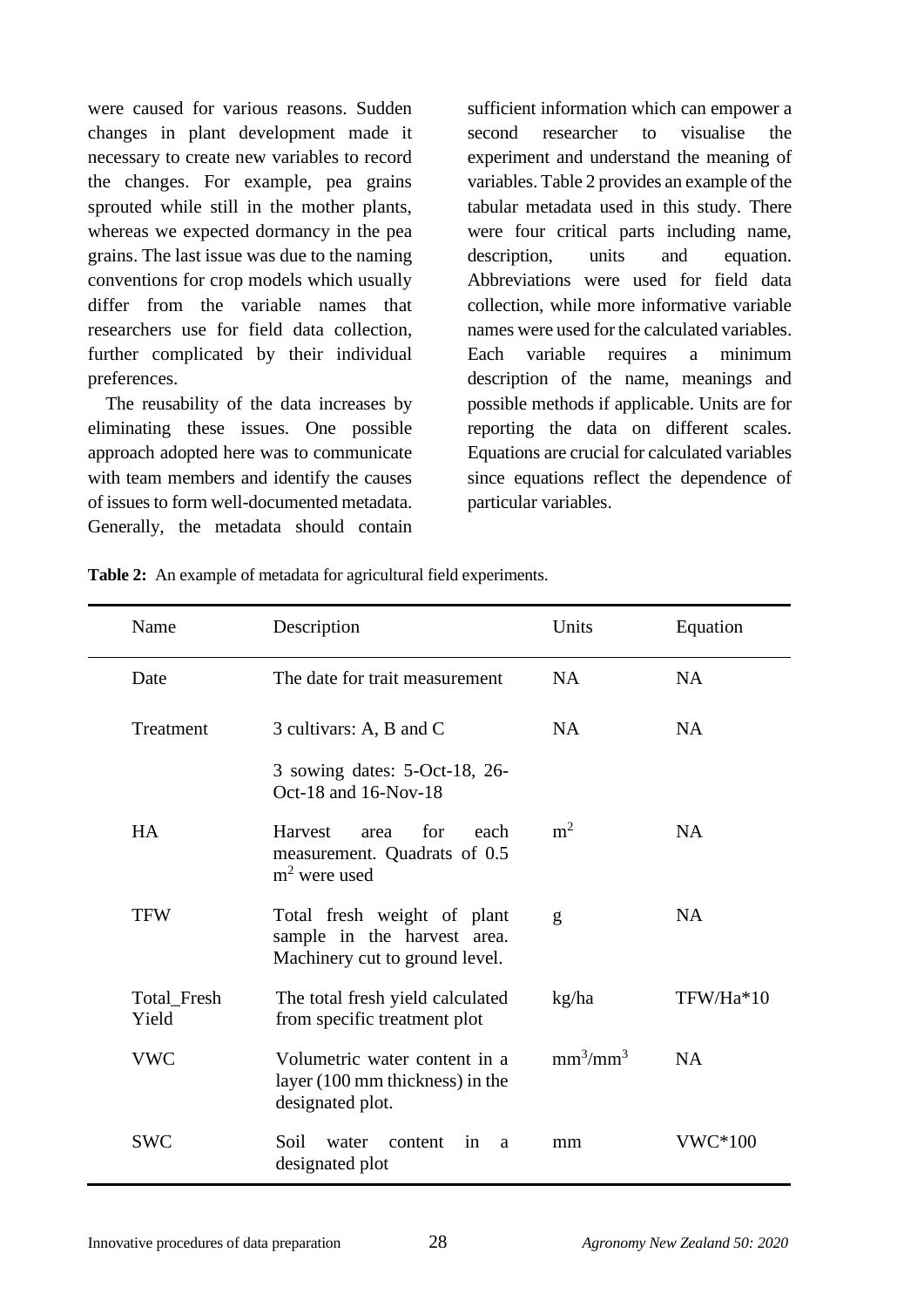The metadata table can be extended incrementally to incorporate more variables when data reach a new analysis phase. For instance, yield-relevant variables for each plot are probably sufficient during the exploratory data analysis phase. Summarised variables that represent treatment effects will be necessary when a conclusion is needed. Soil water content (SWC) and climate variables are required for water balance calculations. Parameters of crop models can be included once a significant effect is identified.

An R (R Core Team, 2019) script-based approach was used with Rmarkdown (Allaire *et al.*, 2019) to tackle metadata management. At the beginning of data preparation, a great amount of effort had been made to clarify the meaning and sample methods for all variables via frequent communication with data collection teams. The metadata for different data sources, such as biomass and climate data, were then processed by R script with clear documentation of rationales about any modification on the metadata. The metadata were stacked and stored in a relational database (DB) powered by SQLite (a light version of the Structured Query Language database engine). Relations of metadata and data were described and established in the Rmarkdown file. This approach presents five advantages including 1) Automation of the process by programming languages; 2) Variables can be tracked efficiently because of the direct comparison from different sources; 3) R and SOLite are free for any purpose of use; 4) SQLite DB is stable and storage efficient; 5) high shareability and findability.

#### **Are missing values (NA) truly missing?**

Missing values (NA) are common in phenological data collected in field

experiments due to the high likelihood of unexpected events. However, NA could be introduced to Excel worksheets during the data entry stage, especially when there are more columns and rows than can be comfortably displayed on the monitor. In this pea project, we observed that some measurements were mismatched with incorrect plot number or treatment. These mismatches are difficult to detect by direct observation of the raw data and will confuse subsequent data users.

Visual aids are particularly useful to identify NA. Using an R package inspectdf (Rushworth, 2019), Figure 1 shows an example of a ranking chart that was generated by counting the percentage of NA presented in each variable. The variable, Nitrogen content in Dead materials (N\_Content\_Dead), had 100% of NA and stood out immediately. Close attention should be paid to the difference between the bound variables. For example, the variable sub-sample fresh weight (SSFW) had 16% of NA, while the NA percentage increased to 23% in sub-sample dry weight (SSDW) after the samples were oven-dried*.* These two variables should have the same number of observations.

To further investigate the source of NA, key variables were selected to do preliminary exploratory data analysis. The dry matter percentage of plant samples is usually a constant number within one sampling event, regardless of sampling methods used. Hence, the dry matter percentage of sub-samples(SSDM\_PC) and partitioning samples (partDM\_PC) were plotted together (Figure 2), with the harvest events labelled on each data point. A positive relationship with less variation is expected between the two calculated values. However, the harvest event H3 in site 2 has SSDM\_PC\_at\_0\_while\_partDM\_DCs\_are greater than 0, which suggests that H3 could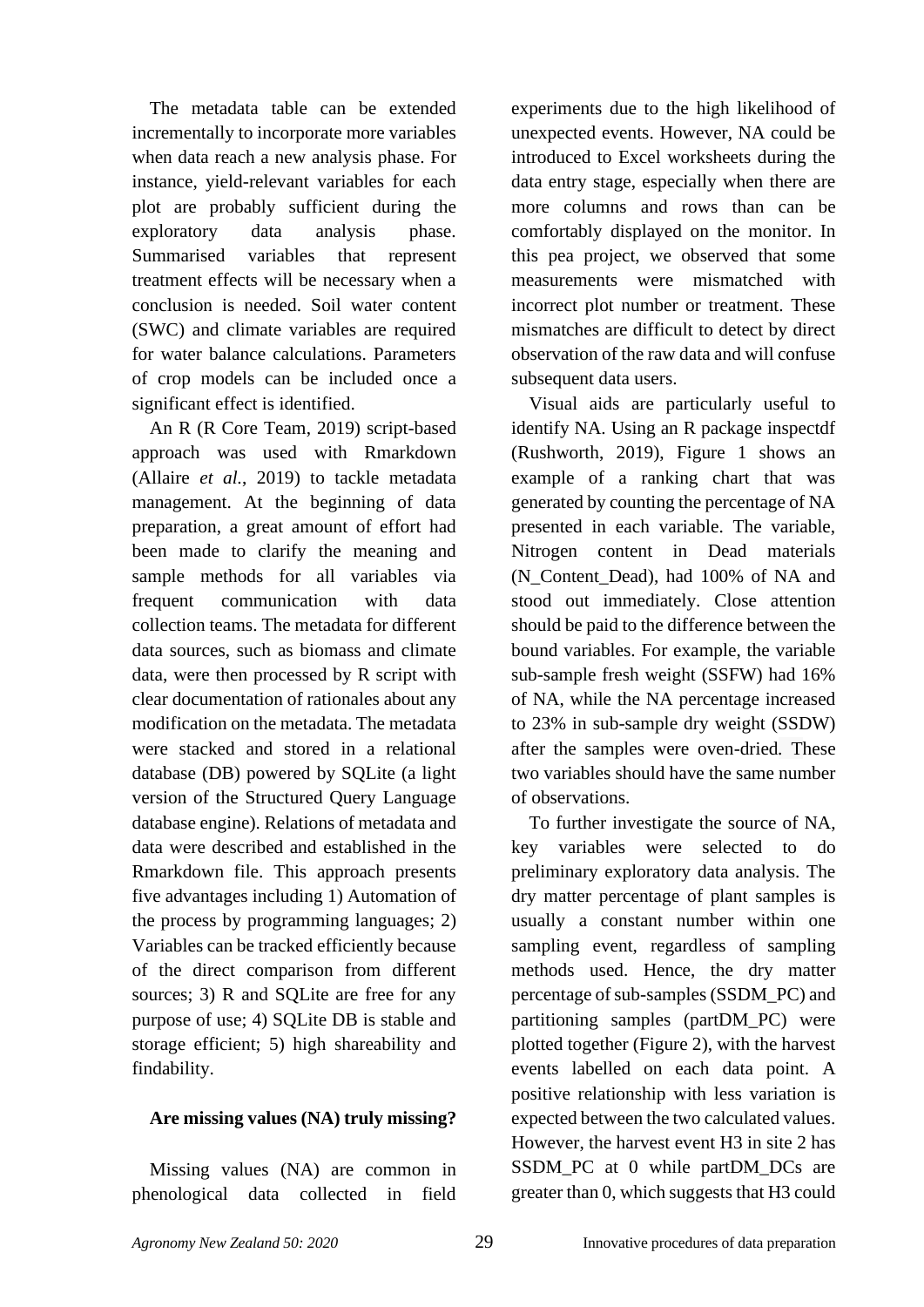be the source of NA (Note: NA are denoted as 0s here since NA cannot be drawn as numeric values). The process can be iterated through other key variables to clarify the meaning of NA.



Figure 1: Percentage of missing values (NA) in each variable.



**Figure 2:** Exploratory data analysis for data quality inspection. The text label represented the harvest number.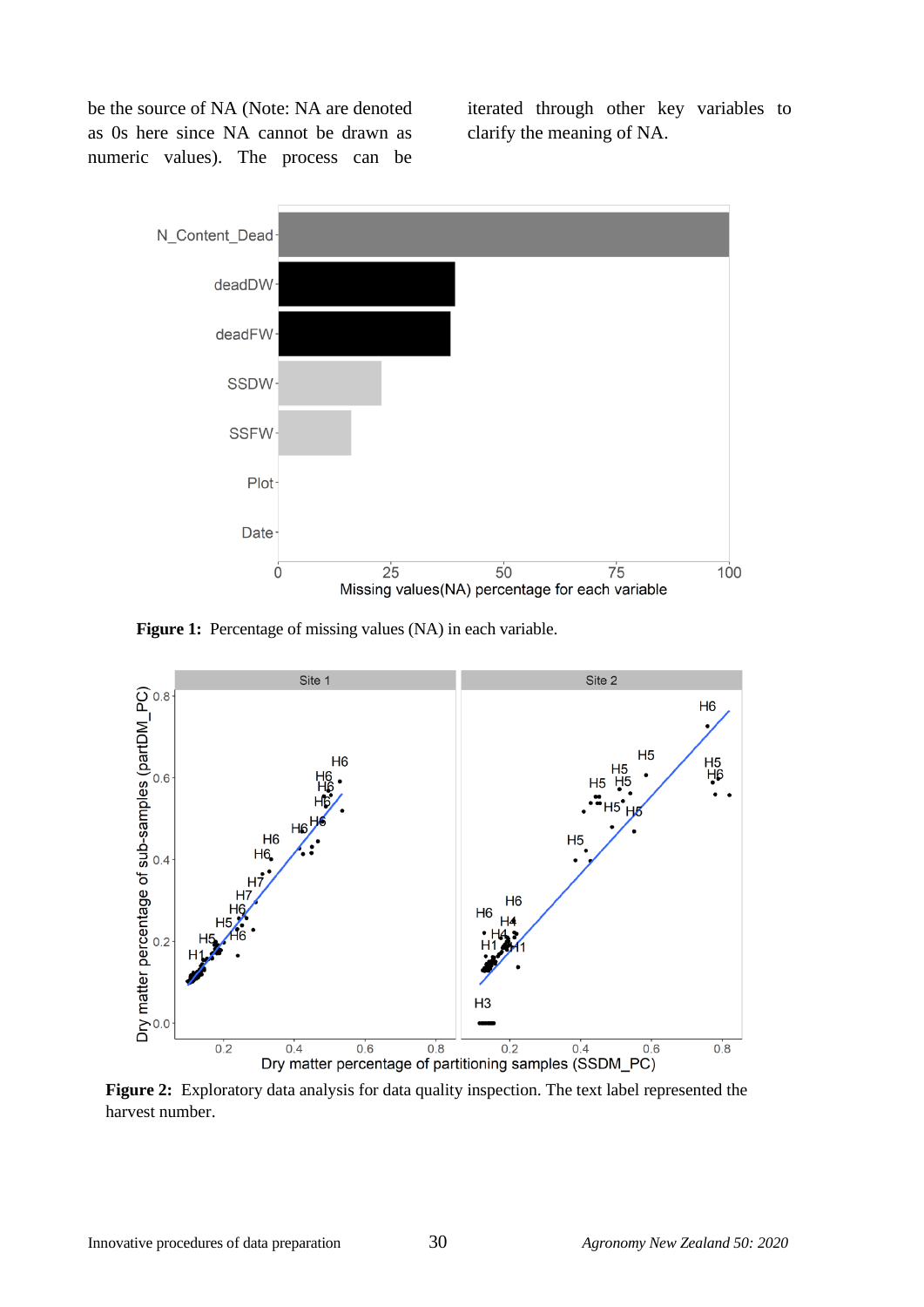#### **Outliers or typographical errors (Typos)**

The black dots on both sides of the line in Figure 2 illustrate the variability in the weight measures (SSDW and partDW). Variability could be attributed to various factors such as instrument errors, errors introduced during sample processing, typos during data entry or true outlier values. Standard processing for samples may consist of three steps: measurements of fresh samples, measurements of dried samples and data entry. These steps could be error-prone. For instance, decimals could be misplaced when manually transferring values from the hard copy datasheet to electronic ones. On occasions, we observed that the plant component dry weight was greater than its fresh weight because of misplaced decimals in the Excel sheet.

Scatter, histogram and boxplot are the three standard graphical tools to examine abnormal values. Figure 3 shows the boxplot for the number of leaves per stem per plant in six treatments over two sites. In the first treatment (Cultivar A, Early sown and zero Nitrogen; CA E 0N), the leaf number has a group of values (triangles) exceed 40 leaves per stem and categorised as outliers for the cultivar A. It could be a group of true outliers because of the cultivar responding to the unique environment or errors caused by incorrect data recording. Further investigation, such as seeking expert knowledge and extra visualisation effort, is necessary to trace the reason for this particular data behaviour.

Typos can be mitigated by reducing the number of manual steps in the process. For instance, scales with the auto-recording system could minimise the handling errors during sample weighing. In contrast, phenological data measurements like the number of leaves and branches can be challenging to be automated and rely on individual experience. Specific training could reduce the possibilities of errors and using pre-setup data validation rules can help to prevent data entry errors.



**Figure 3:** Boxplot of leaf number over six treatments for data quality check.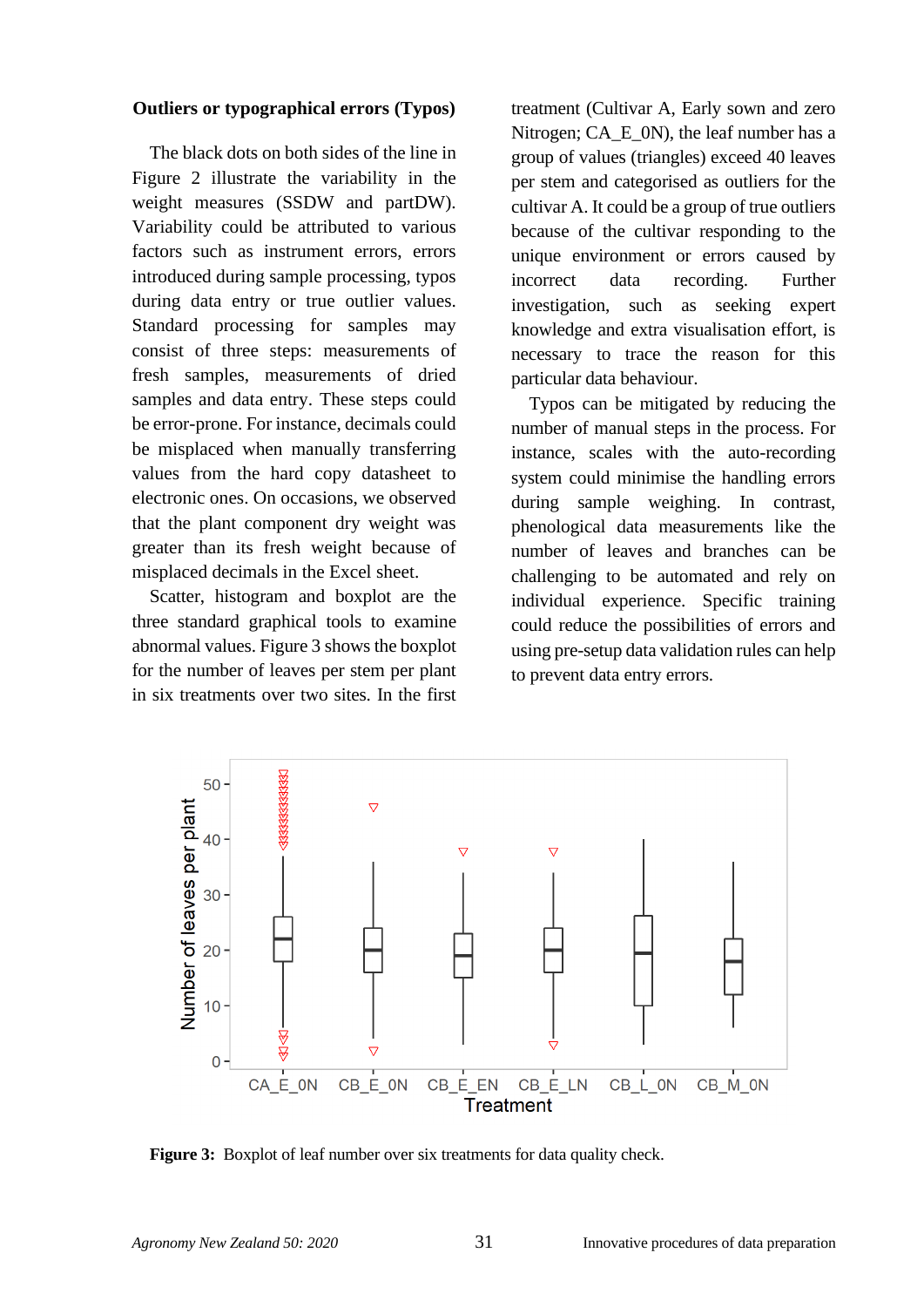# **Section Two**

Information from sensors can provide a dramatic improvement in data resolution. However, issues like the failure of electronic components in the sensor can cause missing data. Additionally, manual sensor data processing can be tedious. We implemented a workflow that could automate the process from data preparation and storage to dashboard reporting at nearreal-time (15 to 30 mins delay). Figure 4 illustrates an overview of the workflow. The sensors recorded the soil moisture readings and stored the data in a **.**dat file by the Campbell Scientific Logger Net software via radio transmission. Python scripts were used to concatenate sensor data with the correct metadata (plot design and treatment) in a Jupyter notebook (An integrated development environment). We re-used Python scripts that were developed previously to calculate soil water content (SWC) and soil water deficit (SWD; deficit to the profile water content at the beginning of the experiment). The raw sensor data and processed values were then uploaded into a PostgreSQL database which connects with the dashboard tool, Grafana.



Figure 4: Overview of the workflow for near real-time data streaming.

To establish the workflow, the first step was to configure the database structure for the processed data. Therefore, an independent Jupyter notebook was developed as a configuration file. Python scripts in the notebook generated two critical outcomes, including a .npy file (a file created by Python to store array structured data) and a PostgreSQL database. The .npy file contained the information about the number of observations in the existing raw data, which was starting the point for importing subsequent data. The database was the structure used to store processed values. The similar Python script for data manipulation was packed into an iteration function within a second Jupyter notebook. The second notebook imported the new data and appended the information to the database at an interval of 15 mins.

Grafana automatically updated the dashboard by querying the database every 15 mins. Figure 5 shows a snapshot from the Grafana dashboard for soil water profile.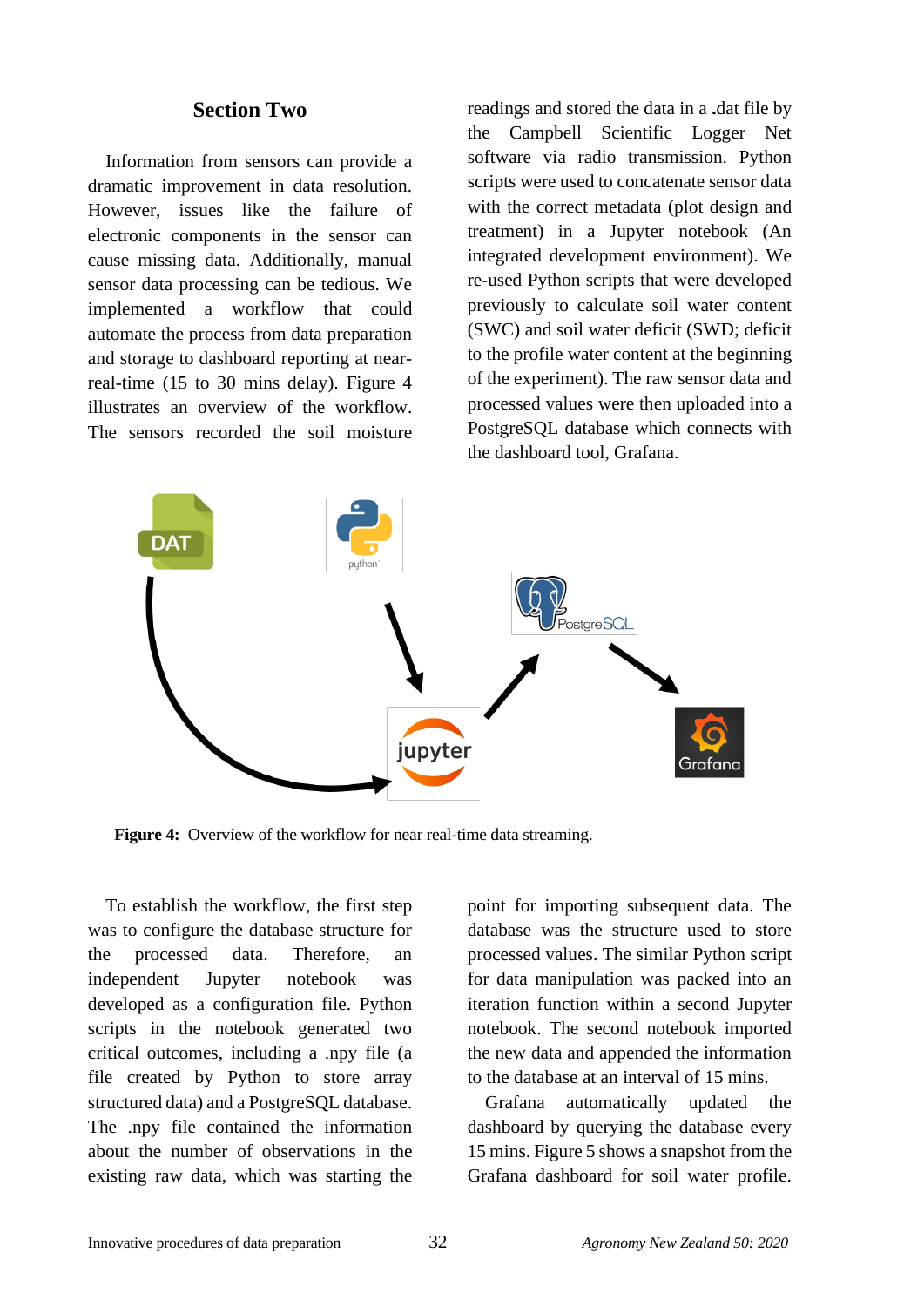The interactive dashboard provided detailed information when users hovered on the panel. Multiply panels could be displayed in one dashboard to monitor the status of individual sensors and detailed water usage from each plot.

It was necessary to host the second notebook and a Grafana instance on an active computer or server in order to keep the data streamlined. We used two systems, a Windows desktop computer and a Linux

server, to host notebook and the Grafana instance respectively due to internal network restrictions.

The workflow created a template for data preparation of other sensors such as pyranometer and temperature sensors. We could monitor the sensor status and check data quality simultaneously. Processed data in PostgreSQL DB is ready for any subsequent analysis exercises.



**Figure 5:** A Snapshot of the dashboard for irrigation scheduling.

# **Conclusion**

We applied a combination of data science tools to attempt to achieve error-free datasets. We found that the programming language R can efficiently identify and track potential errors in the data using its well-documented metadata and visualisation tools and that the dashboard system is useful for processing sensor data and irrigation scheduling. This integration of data science tools provides agricultural researchers with a new avenue to improve the efficiency of data preparation and ensure data integrity for future usage. However, researchers who have limited experience in programming languages and databases may find it challenging to adapt the applications in this paper. It must be noted that an understanding of the data is more important than the tools one chooses to process the data and maintain data integrity. Poor data quality commonly stems from lack of understanding and communication between the data users and the collection team. Wrong assumptions are possible if researchers who process samples misunderstand the objectives of the sampling protocol or have insufficient information about the sources of missing values or outliers. Metadata developed by both sides to capture details of experiments,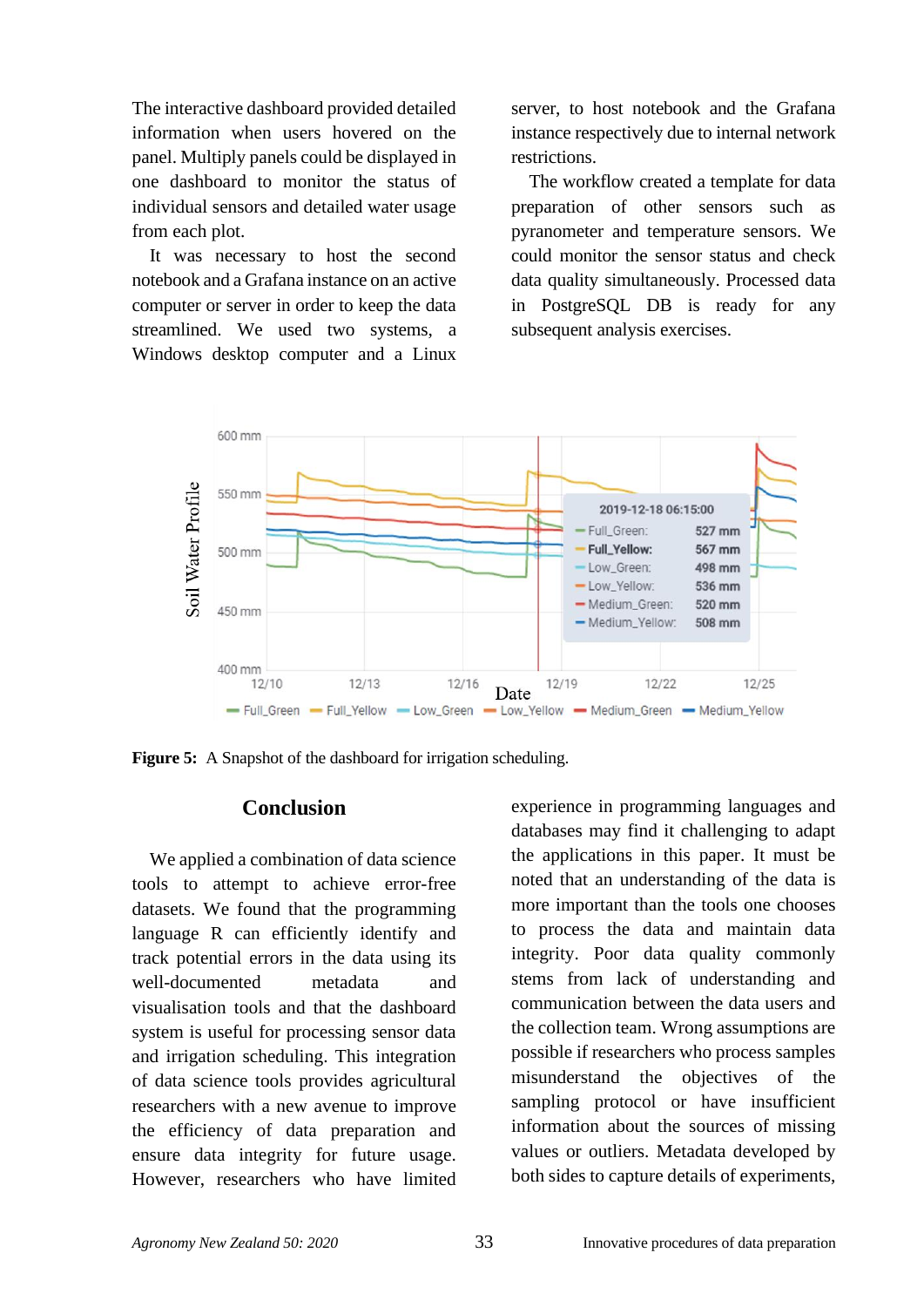therefore, are critical to maximise the value of agricultural data.

# **Acknowledgements**

The authors would like to thank the colleagues from Plant & Food Research

who contributed their time to the project. Two programmes, Discovery Science and Sustainable AgroEcosystems, supported the completion of this project. Both programmes were funded from the Strategic Science Investment Fund by Plant & Food Research.

#### **References**

- Allaire, J.J.; Xie, Y.; McPherson, J.; Luraschi, J.; Ushey, K.; Atkins, A.; Wickham, H.; Cheng, J.; Chang, W.; Iannone, R. 2019. *Rmarkdown: Dynamic Documents for R*. [https://github.com/rstudio/rmarkdown.](https://github.com/rstudio/rmarkdown)
- Brown, H.; Neil, H.; Holzworth, D. 2018. Crop Model Improvement in Apsim: Using Wheat as a Case Study. *European Journal of Agronomy 100*: 141–50. [https://doi.org/https://doi.org/10.1016/j.eja.2018.02.002.](https://doi.org/https:/doi.org/10.1016/j.eja.2018.02.002)
- Ewert, F.; Rötter, R.P.; Bindi, M.; Webber, H.; Trnka, M.; Kersebaum, K.C.; Asseng, S. 2015. Crop modelling for integrated assessment of risk to food production from climate change. *Environmental Modelling & Software 72*: 287-303. doi:https://doi.org/10.1016/j.envsoft.2014.12.003
- Gianni, B.; Mike, R.; Marcello, D.; Keith, M. 2010. Validation of biophysical models: issues and methodologies. A review. *Agronomy for Sustainable Development 30*: 109–130. doi: 10.1051/agro/2009001
- Holzworth, D.; Huth, N.I.; Fainges, J.; Brown, H.; Zurcher, E.; Cichota, R.; Verrall, S.; Herrmann, N. I.; Zheng, B.; Snow, V. 2018. APSIM Next Generation: Overcoming challenges in modernising a farming systems model. *Environmental Modelling & Software 103*: 43-51. doi:https://doi.org/10.1016/j.envsoft.2018.02.002
- Holzworth, D.; Snow, V.; Janssen, S.; Athanasiadis, I.; Donatelli, M.; Hoogenboom, G.; White, J.; Thorburn, P. 2015. Agricultural Production Systems Modelling and Software: Current Status and Future Prospects. *Environmental Modelling & Software 72*: 276-286. <https://doi.org/10.1016/j.envsoft.2014.12.013>
- Jones, J.W.; Antle, J.M.; Basso, B.; Boote, K.J.; Conant, R.T.; Foster, I.; Wheeler, T.R. 2017. Brief history of agricultural systems modeling. *Agricultural Systems 155(C)*: 240-254. doi:10.1016/j.agsy.2016.05.014
- Kersebaum, K.C.; Boote, K.J.; Jorgenson, J.S.; Nendel, C.; Bindi, M.; Frühauf, C.; Gaiser, T.; Hoogenboom, G.; Kollas, C.; Olesen, J.E.; Rötter, R.P.; Ruget, F.; Thorburn, P.J.; Trnka, M.; Wegehenkel, M. 2015. Analysis and classification of data sets for calibration and validation of agro-ecosystem models. *Environmental Modelling and Software 72*: 402–417. https://doi.org/10.1016/j.envsoft.2015.05.009
- Michel, A.J; Brown, H.E; Gillespie, R.N; George, MJ.; Meenken, E.D. 2015. Automated Measurement of Crop Water Balances Under a Mobile Rain-Exclusion Facility. *Proceedings Agronomy Society of New Zealand 45*: 39–46.
- Mannschatz, T.; Dietrich, P. 2017. Model input data uncertainty and its potential impact on soil properties. pp. 25–52. *In*: Sensitivity Analysis in Earth Observation Modelling. Eds G. P. Petropoulos & P. K. B. T.-S. A. in E. O. M. Srivastava. Elsevier. https://doi.org/10.1016/B978- 0-12-803011-0.00002-1
- R Core Team. 2019. R: A Language and Environment for Statistical Computing. Vienna, Austria: R Foundation for Statistical Computing. [https://www.R-project.org/.](https://www.r-project.org/)